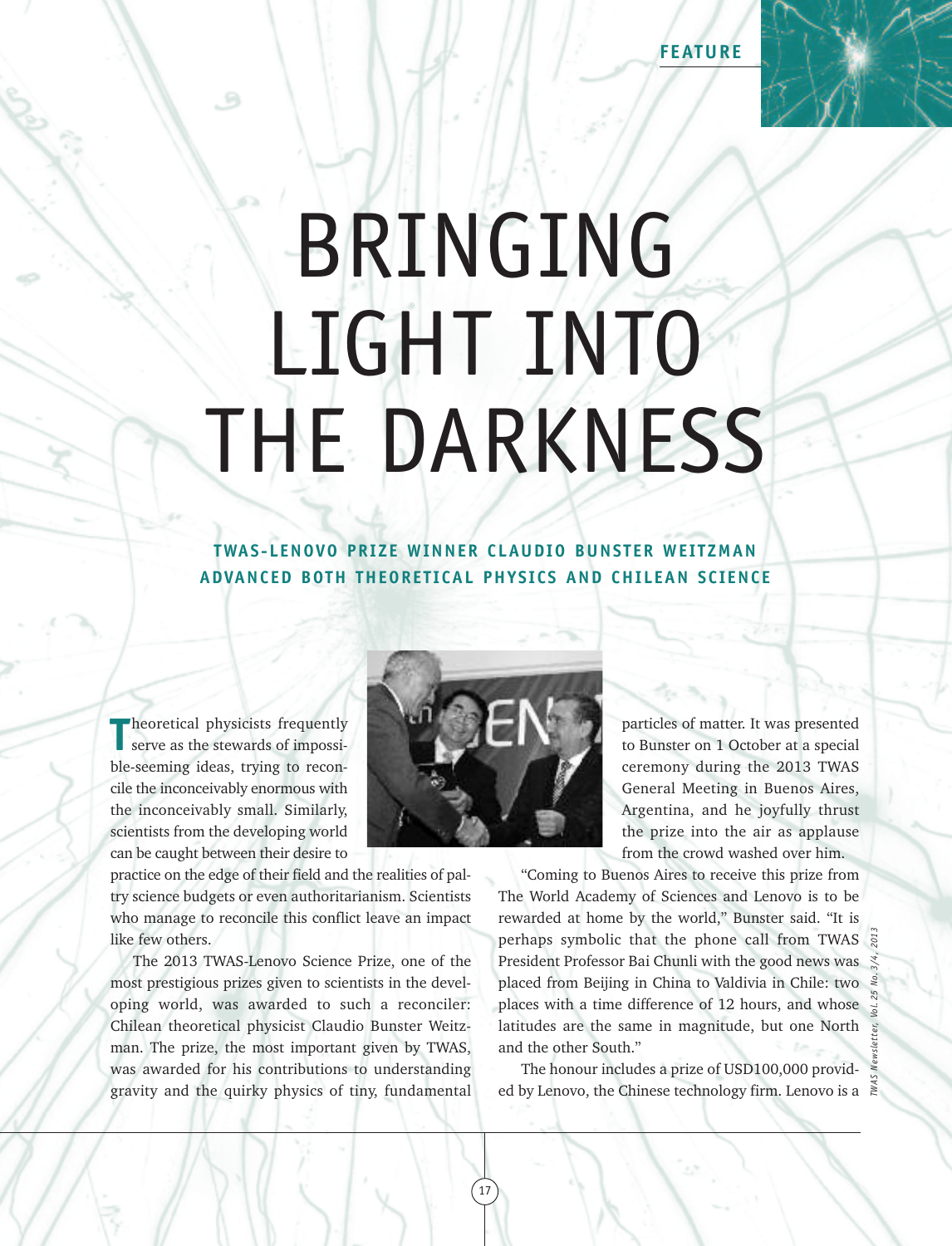

Chilean physicist Claudio Bunster Weitzman (centre) celebrates after receiving the TWAS-Lenovo Science Prize. (Photo: Roque Silles)

18

USD30 billion personal technology company, and one of the top two PC makers globally, serving customers in more than 160 countries. Dedicated to building exceptionally engineered PCs and mobile Internet devices, Lenovo's business is built on product innovation, a highly efficient global supply chain and strong strategic execution.

"Being a global technology firm originated from a developing country, we understand how science and technology can be of great value and importance to a growing economy," said George He, chief technology officer at Lenovo. "We felt deeply the responsibility to help promote and support fundamental research in developing countries. Work like Dr. Bunster's, which started a school of theoretical physics in Chile, is most meaningful and has far-reaching impacts in this sense."

Bunster's work has been on the frontier of several areas of theoretical physics, sometimes even bringing them together in creative ways. He has tackled such mysterious topics as black holes, incredibly massive collapsed stars where the gravity is so intense that

even light cannot escape, and magnetic monopoles, extremely minuscule particles that some physicists suspect generate magnetic field lines. Equations consistently give physicists cause to believe magnetic monopoles exist even though they have never been seen in action. Bunster has worked with other leaders in the field to consider creative ideas, such as that the particles might be so elusive because they are hiding in the difficult-to-observe black holes.

"The work done by Claudio Bunster Weitzman over the course of a very productive career has improved our understanding of the fundamental workings of nature," said Bai. "He is a world-class scientist, and he is a powerful symbol of the excellent science that is being done by researchers in the South."

Bunster was born in Santiago, Chile, on 15 April 1947. He was educated at *Universidad de Chile* and Princeton University (USA). He has taught at Princeton, the University of Texas at Austin and *Universidad de Chile*, and he has been a long-term member of the elite Institute for Advanced Study in Princeton. He has

*TWAS Newsletter, Vol. 25 No. 3/4, 2013* S 25 Inl.